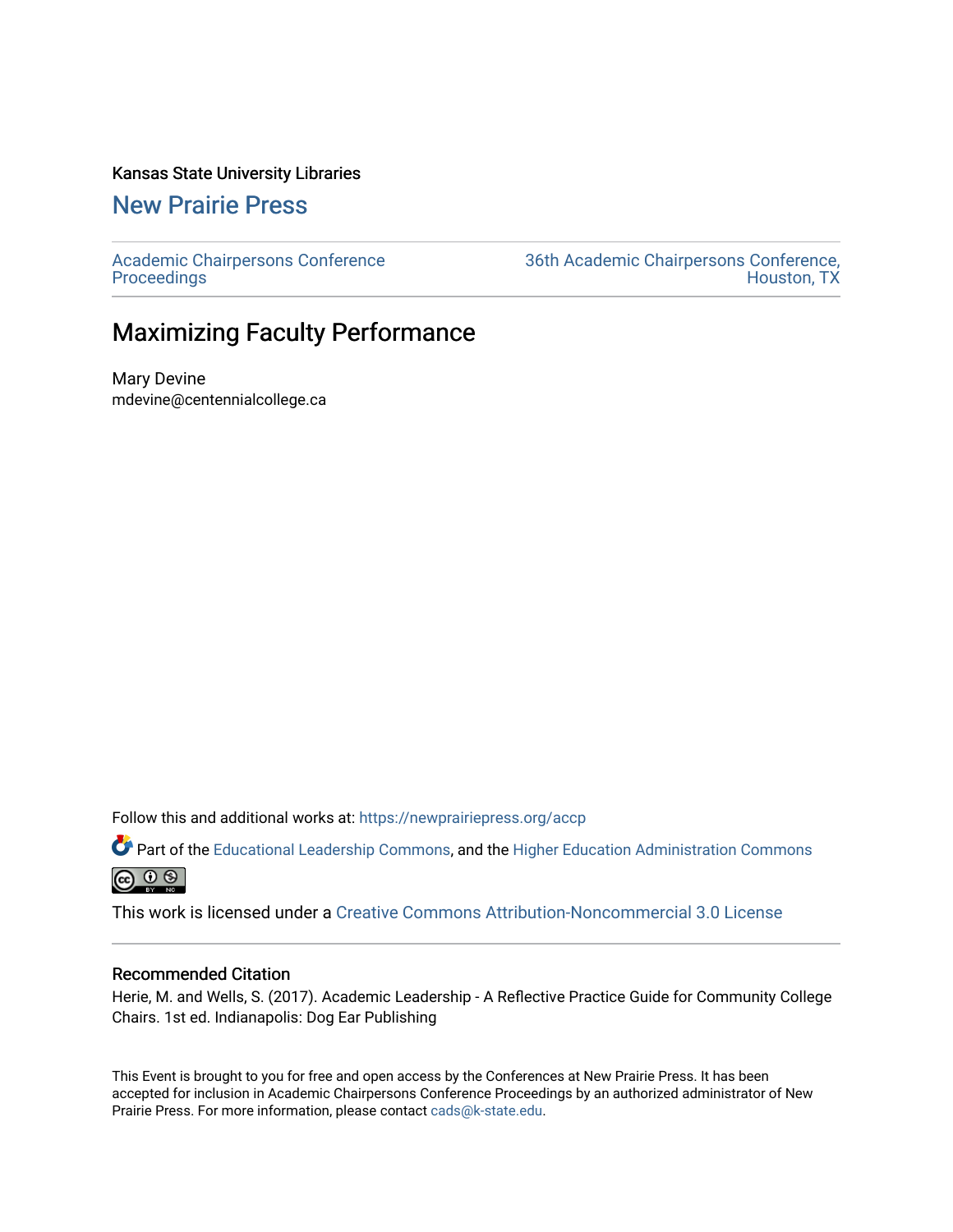# **36th Annual Academic Chairpersons Conference**

February 6-8, 2019

Houston, TX - Hyatt Regency http://conferences.k-state.edu/academicchairpersons/

# **Title: Maximizing Faculty Performance**

## **Presenter Information:**

**Mary Devine, MEd, CHRL,** is Academic Chairperson for Accounting, Financial Services and Insurance, within The Business School at Centennial College in Toronto, Canada. Mary joined the post-secondary education sector in 2007, after an extensive Human Resources career within the financial services industry. Mary's experience includes contract teaching, program development, and Chairperson within the Centre for Part-time Learning. Mary is passionate about supporting faculty in developing their teaching and learning competencies. Based on the recently published, **Academic Leadership: A Reflective Practice Guide for Community College Chairs**, Mary has co-facilitated a series of workshops with fellow Chairs to better understand the challenges and opportunities administrators encounter, as we strive to inspire and lead our faculty teams.

**Jennifer Woodill, MA**, is Academic Chairperson for the Community Services Department at Centennial College in Toronto, Canada. Jennifer worked for over 15 years in the Community Services sector, working in the field of refugee resettlement, homelessness and then volunteer and community development. Jennifer joined the post-secondary education sector in 2012, and is passionate about supporting faculty to take risks in their teaching, inspiring our students to take risks in their learning. Jen's goal is that students graduate to become leaders and change-makers, transforming communities and inspiring social change. Jennifer is a mom of 2 boys, and thinks out loud in her blog at [www.theignitioncondition.wordpress.com.](http://www.theignitioncondition.wordpress.com/)

### **Presentation Theme**

Leadership and Management

### **Abstract (25-50 words)**

This session will explore the ways that we can support faculty to be innovative and achieve high standards of student service, and will provide you with strategies for helping faculty to stay 'on track' with department goals. Engaging and motivating part-time faculty will also be covered in the workshop. Connect with fellow chairs to share and be inspired by the practice of other chairs as they strive maximize faculty performance.

**Presentation Type** Interactive Workshop

**Keywords**

1